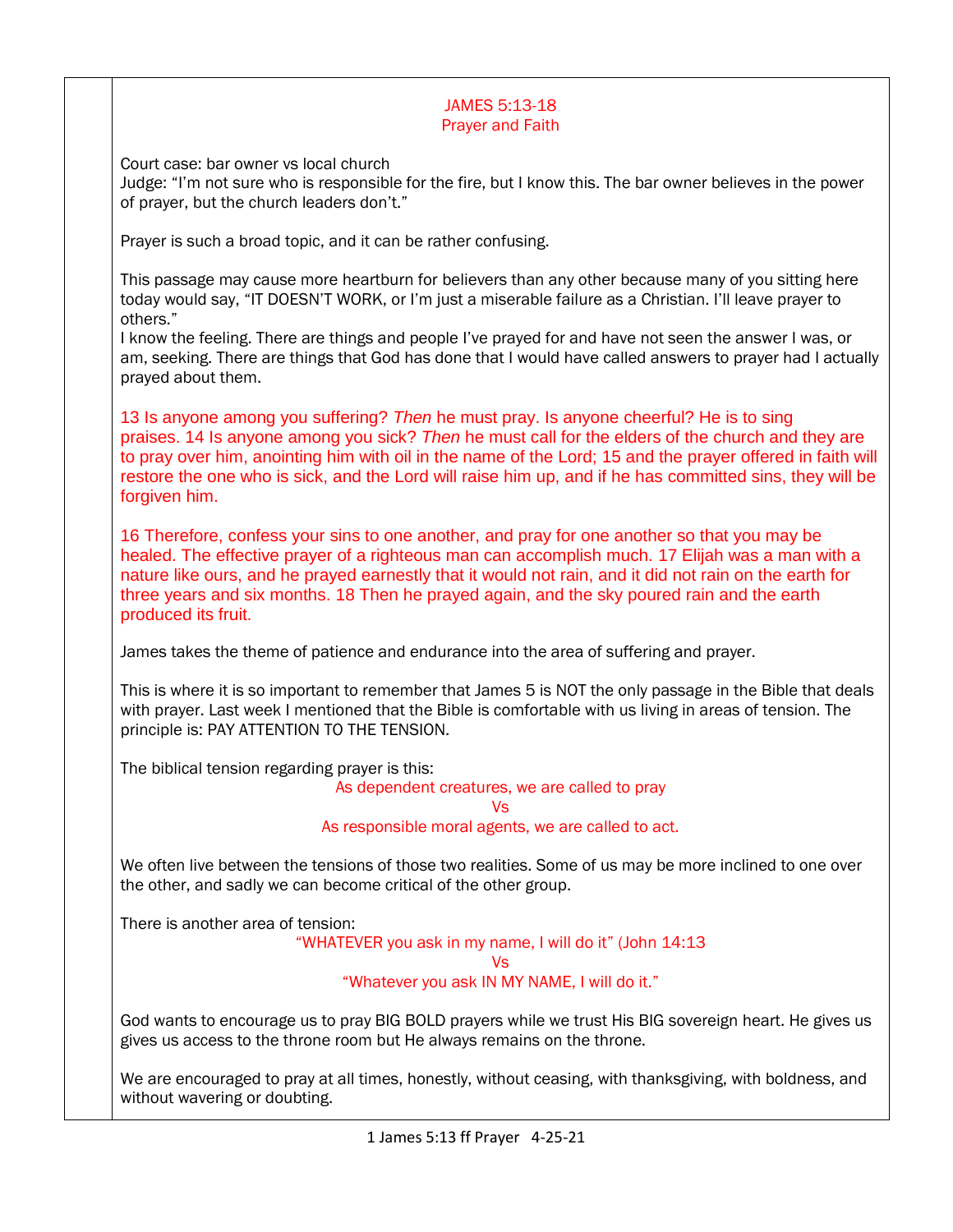We are also shown by the example of some giants of the faith that God's ways are not our ways and that "we don't always get what we want". The Bible taught us that long before the Rolling Stones did.

David prayed for the child of Bathsheba, but the child died. The Apostle Paul prayed for the thorn in the flesh to be removed, but it did not happen. Jesus prayed for the cup to pass from him, "if it be the Father's will"

David, Paul, and Jesus were three righteous men who knew how to pray, yet they also knew that prayer privilege wasn't a blank check. For all the promises that we find in scripture, the overarching posture of faith is, "If it be Your will."

Fervency and persistence are not the key factors in prayer. We certainly learn this from the prophets of Baal on Mt. Carmel as they were up against Elijah, the prophet of the one true God. It's not the fervency of prayer but the one to whom prayer is addressed that is crucial. 1 Kings 18

v. 13 suffering = as like the prophets because of the message they preached. Suffering hardship and affliction, not so much issues of health or the result of poor decisions.

#1 pray- draw near to God in distress. Prayer is for all of God's people, especially when afflicted. What else could we do that would be of benefit, grumble??

As James has told us to be active in our patience, so too we are to be active in our prayer. This is another way to "be patient" – pray. Prayer and patience go together. They feed off each other.

Prayer in affliction helps ensure that our affliction won't be wasted. This means that in times of affliction we can openly and honestly cry out to God from the depth of our pain and sorrow. The Psalms give many examples of this. They reflect the cries of the soul.

And cheerfulness in good circumstances helps ensure that our success will be sanctified. The surprise blessings and tender mercies of God are sanctified when we acknowledge that they come from the hand of a compassionate and merciful Father.

When we are cheerful because of good circumstances, singing praises reminds us that God bestows blessings, even when we haven't prayed for them. God just blesses His people in ways we haven't even thought of.

 EX: audience at Oprah Winfrey show – "You get a car and you get a car"…God SAYS, ."You get a blessing, and you get a blessing." EVERY GOOD GIFT IS FROM ABOVE. Don't forget that.

Scripture speaks of moderation and self-control, but if there are two areas where it is ok to risk excess they are prayer in affliction and praise is times of cheerfulness.

Calvin puts the point beautifully: "there is no time in which God does not invite us to himself." Or as another put it, by prayer, or conversation with God, we are to "hallow every pleasure and sanctify every pain." [Motyer, 188]

v. 14,15 - the Christian life is to be lived in community.

NOTE<sup>\*\*</sup> this is NOT the only biblical passage on prayer. James in his letter speaks in broad general terms like the OT wisdom literature of Proverbs. He is citing general patterns, not specifics that always happen.

Apart from the ministry of the apostles there is no evidence of widespread work of healing in the early church. There is no biblical evidence that miracles were a regular occurrence in the life of the early church.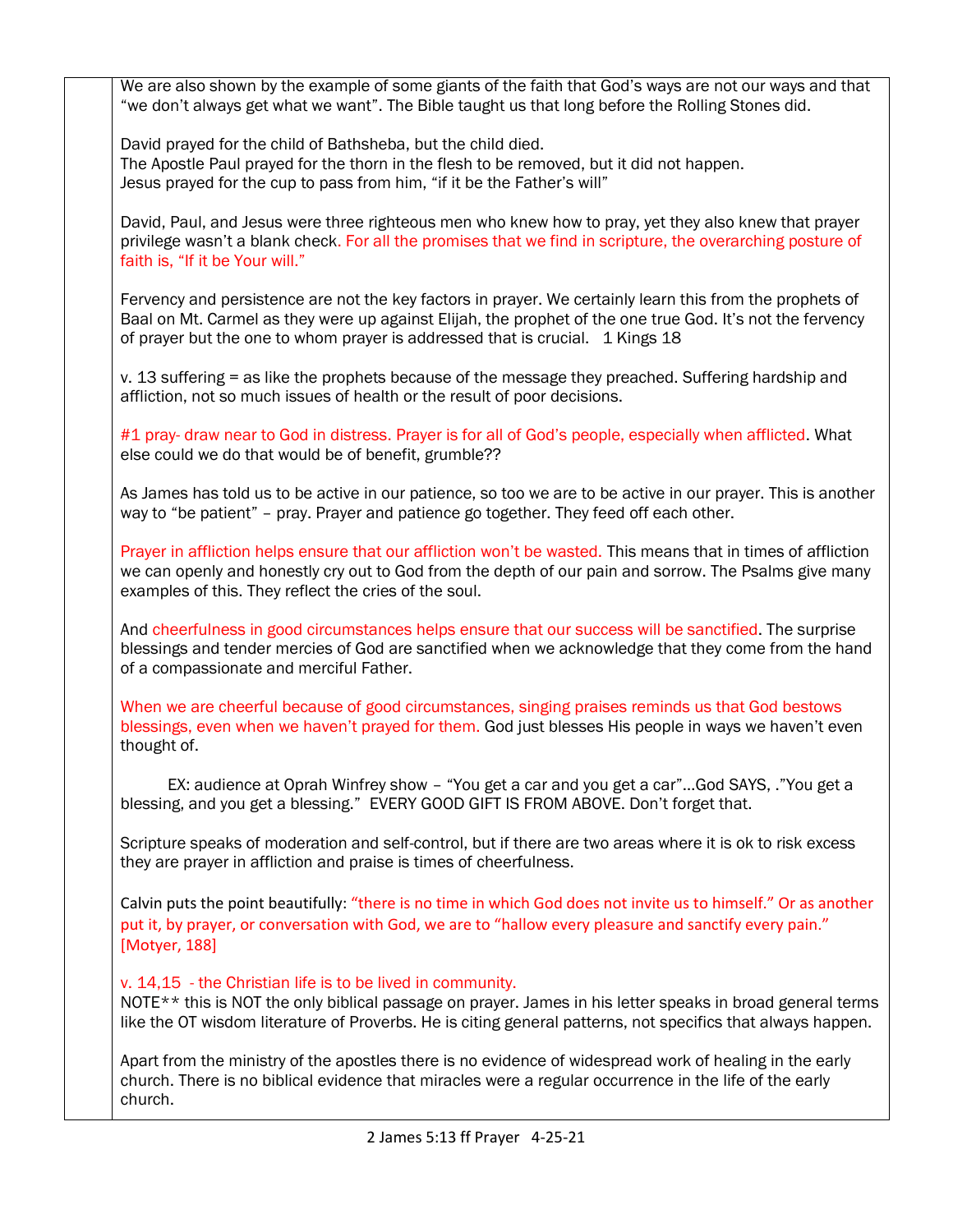The use of oil was not some magic formula for healing, but a symbolic way of showing the invisible power and blessing of God. It is the prayer of faith, not the oil of faith.

 \*\* Side Road – prayer cloths, holy oil, the Dalton Bible that was oozing oil, etc, these are not based on biblical teaching.

This section raises some big questions:

How sick must one be before calling the elders?

 The indications here are that one would be rather sick, i.e. bed ridden with a prolonged illness, unable to get up, perhaps unable to pray for oneself (The Elders are called on to pray over, not with the person.)

# Must the prayer always be answered for healing?

It was just 16 verses ago that James was warning about presumption in our hearts, so we should live with a posture of "If the Lord wills". We dare not be presumptuous about what God's sovereign will is in all situations. Nor should we be hesitant to fervently ask God to restore and raise up the one who is ill. Our days are numbered by God, not by us. I'm pretty sure that everyone that Jesus healed died at some later point.

In the Lord's prayer, Jesus teaches us to pray, "Thy kingdom come, Thy will be done on earth as it is in Heaven." Jesus shows us that our greater concern should always be "Not my will, but Thy will be done."

# IS CONFESSION necessary because the illness was caused by sin?

The Bible certainly doesn't lead us to believe that sickness is always or even usually a punishment for sin, but it certainly teaches that it may be.

Or it may be, or may also be that, lying ill has given the person opportunity for reflection and selfexamination and, as a result, he or she has become conscious of sins inadequately confessed and repented of. While being bedridden is not the easiest place to work out your theology, it may be the place where God gets your attention.

Let's bring this home by pointing out that the Elders of Highlands are more than willing to go pray for those who call upon us to do so. We are more than willing to hear a confession and pray for spiritual and physical restoration.

While James is talking about those who are physically ill, there may be those who are spiritually ill or relationally ill who need to call the elders.

In some cases there may be marriages or relationships that are incapacitated and this sort of prayer with confession is needed. Don't wait until a marriage is dead to call for prayer.

v. 16 Confession and prayer are the generalized practices that grease the engine of the Christian life. There is no warrant in James for ongoing routine public confession of sins.

As we saw in the PeaceMakers SS class, issues of sin should be dealt with on a personal basis. If the sin is public, then there would need to be public confession, but if not, it doesn't serve a real purpose for doing a public confessional striptease.

There is certainly warrant for confessing to the one we have offended. It may also be the case that we need to confess the sin of being easily offended.

 EX: several varieties of CONFESSIONS – those who never confess sin to anyone, including God and those who turn it into a sort of humble bragging, virtue signaling or a spiritual sanitizing of one's faults. Another deeply corrupted form is the sort of "struggle sessions" practiced in religious and political cults where people are put on the hot seat before a group to be accused or confess. The Jim Jones People's Temple cult from the 1960's-70's was really big on this.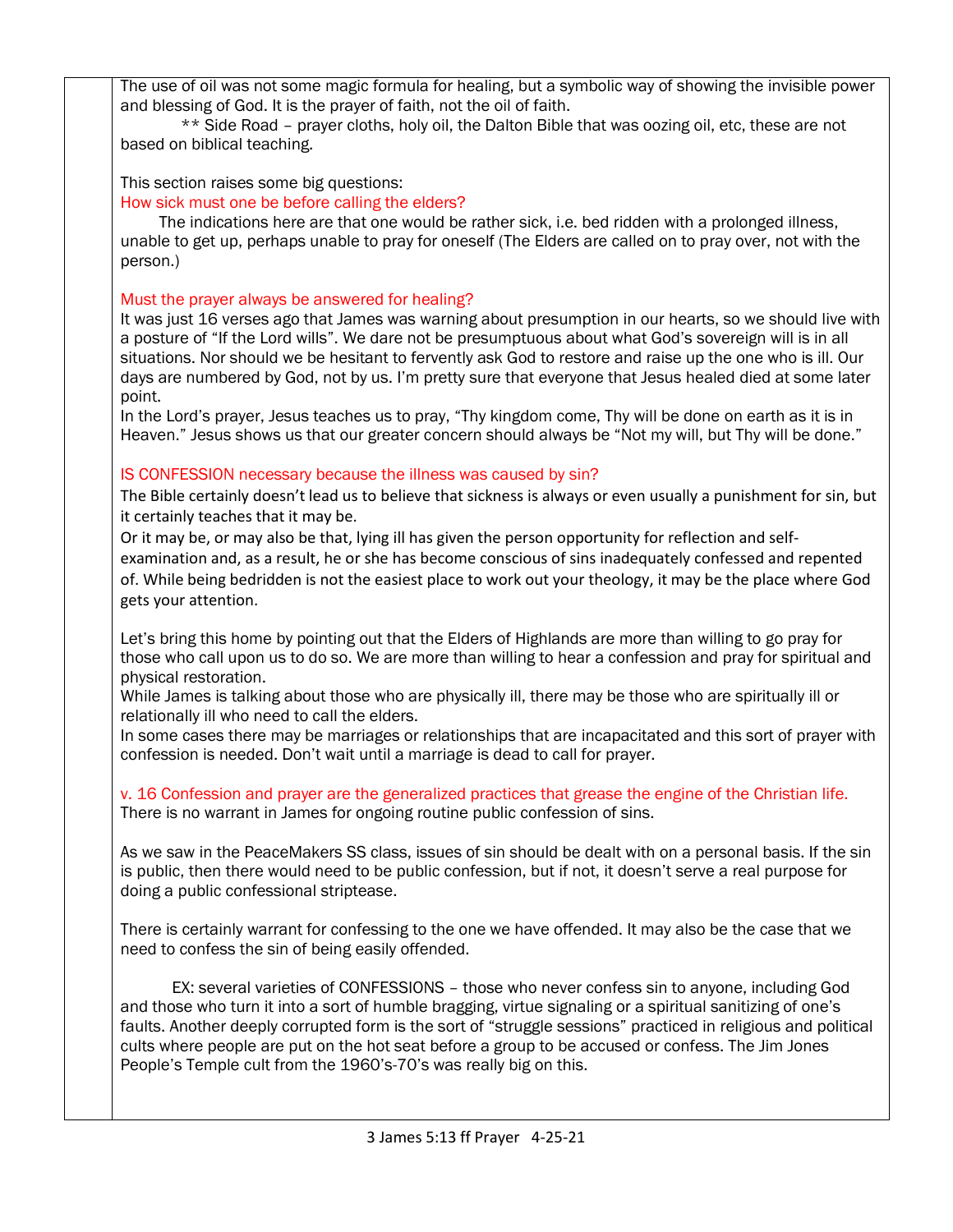Sadly, we got a modern glimpse of it last summer when people gathered in public to make group confessions and repeat political mantras or people were confronted on the street or in outdoor restaurants where others tried to coerce some sort of woke confession from them.

 Back in the traditional religious realm, this prayer and confession are abused when people call for prayer and they aren't healed. Too often, they are blamed because they didn't have enough faith or they are still hiding sin in their lives.

I have many disagreements with the doctrine and practice of the Roman Catholic church, but one thing they do that is commendable is the private confessional. Where it goes off track is in making it a sacrament of penance and saying it has to be done to a priest. James doesn't mention a priest or penance, i.e. the act of contrition to pay for the sin – "Two Hail Mary's and Three Our Father's", etc.

v. 18 another verse of James citing another believer as an example. Elijah is one whose prayer was effective.

Was Elijah a man of righteous perfection in terms of faith? NO.

### James points out that ELIJAH was a man with a nature like ours.

He had a great victory over the prophets of Baal on Mt. Carmel and then went into a spiritual funk where he asked God to end his life. (1 kings 19:4). Even then, he was a man of honest prayer.

Elijah was like other giants of the faith in the OT – Abraham, Moses, David, and other prophets, etc. – they were far from perfect. Scripture records their failings for all to see. But they were also men who were willing to cry out to God in honest pain and despair.

### Pray can't be effectual and righteous if it isn't honest.

This passage is not intended to keep you from praying by thinking, "I'm not a perfect person or a faith giant like Elijah. We'll turn prayer over to the experts, the professionals." NO. James is seeking to ENCOURAGE us to pray by reminding us that Elijah was a man with a nature like ours.

Powerful prayer doesn't require a super-hero type faith. It does require a supernatural God. Elijah was a man with a nature like ours, who has a God like ours. That is the point – we have a great God and we can be bold in prayer before Him.

Powerful prayers are those that rely on a powerful God, who alone can do what is asked. Do we make requests that can only be answered by a powerful God? Are we praying for results that can only be explained by the Holy Spirit.?

Do we believe in the power of prayer as much as some secular thinkers do?

An article in The Independent newspaper in the UK gives voice to someone who calls for a ban on conversion therapy, defining conversion therapy as any belief that disagrees with any part of the LGBTQ agenda. The language of the article goes so far as to say that if you're going to have the society that the LGBTQ+ activists are demanding and many governments are now promising, then you're going to have to face the fact that you will have to criminalize "the pernicious power of prayer." This would be in line with a law in the Australian state of Victoria that already has such a prayer ban. They may think prayer can be "pernicious", but they also think it can be powerful. DO WE??

 What some may call a "culture war" is rapidly revealing itself as a spiritual and religious war and the battle is coming to us, whether we like it or not. Perhaps you've heard the expression, "Politics is downstream from culture." Well, culture is downstream from theology. It always has been ever since God gave Israel 10 basic laws for creating a culture of love for God and for one another. Those 10 Commandments were designed to promote human value and flourishing.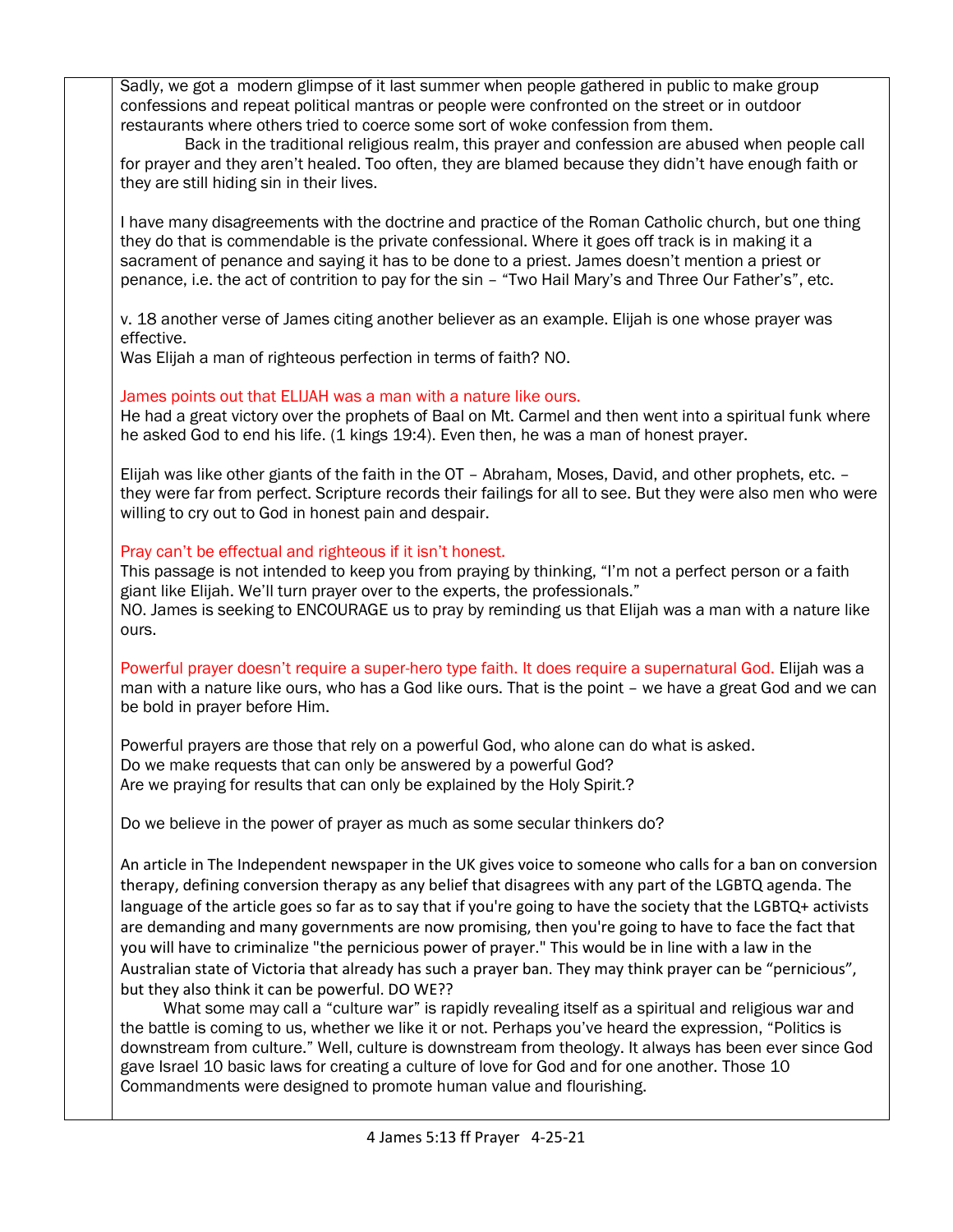Perhaps we've understood that prayer itself is a spiritual battle, but now even the freedom to pray is being contested in some areas.

We are in need of those who will pray boldly in the face of such challenges. I'm not talking about making it rain or even raising people from the dead, but rather bringing spiritual life to those who are spiritually dead, or bringing forgiveness and restoration in relationships that seem hopelessly broken, or the wisdom, faith, and courage to stand for Christ, His church, and His kingdom values in the midst of a culture that is captured by the spirit of the age.

There is nothing you can ask that is too big for God, but you can ask for things that are bad for you but you don't know it yet.

 EX: Garth Brooks – Thank God for Unanswered Prayers. – he saw an old high school sweetheart that he'd prayed to marry but it didn't work out. Given the wife that God gave him, he was thankful.

And just because He doesn't answer doesn't mean He don't care

Some of God's greatest gifts are unanswered prayers

# The Blessing of Unanswered Prayers,

I asked for strength that I might achieve; I was made weak that I might learn humbly to obey. I asked for health that I might do greater things; I was given infirmity that I might do better things. I asked for riches that I might be happy; I was given poverty that I might be wise. I asked for power that I might have the praise of men; I was given weakness that I might feel the need of God.

I asked for all things that I might enjoy life; I was given life that I might enjoy all things. I got nothing that I had asked for, but everything that I had hoped for.

Almost despite myself my unspoken prayers were answered; I am, among all men, most richly blessed. Unknown Confederate soldier

### THE TABLE

Who else had a nature like ours? JESUS. Yes, he was God, but he was also fully man. He prayed fervently as well…]

Luke 22

41 And He withdrew from them about a stone's throw, and He knelt down and began to pray, 42 saying, "Father, if You are willing, remove this cup from Me; yet not My will, but Yours be done." 43 Now an angel from heaven appeared to Him, strengthening Him. 44 And being in agony He was praying very fervently; and His sweat became like drops of blood, falling down upon the ground.

The Father's will was realized as Jesus gave himself for us, and He invites us to remember and commune with Him as we come to the Table.

<https://www.independent.co.uk/voices/lgbt-conversion-therapy-ban-mental-health-b1805080.html> <https://www.e-n.org.uk/2021/04/uk-news/ban-pernicious-prayer-call/?search=1> [https://www.christian.org.uk/news/lgbt-activist-calls-for-uk-ban-on-prayer-for-unwanted-same-sex](https://www.christian.org.uk/news/lgbt-activist-calls-for-uk-ban-on-prayer-for-unwanted-same-sex-attraction/)[attraction/](https://www.christian.org.uk/news/lgbt-activist-calls-for-uk-ban-on-prayer-for-unwanted-same-sex-attraction/)

<https://www.beliefnet.com/prayers/protestant/gratitude/the-blessing-of-unanswered-prayers.aspx>